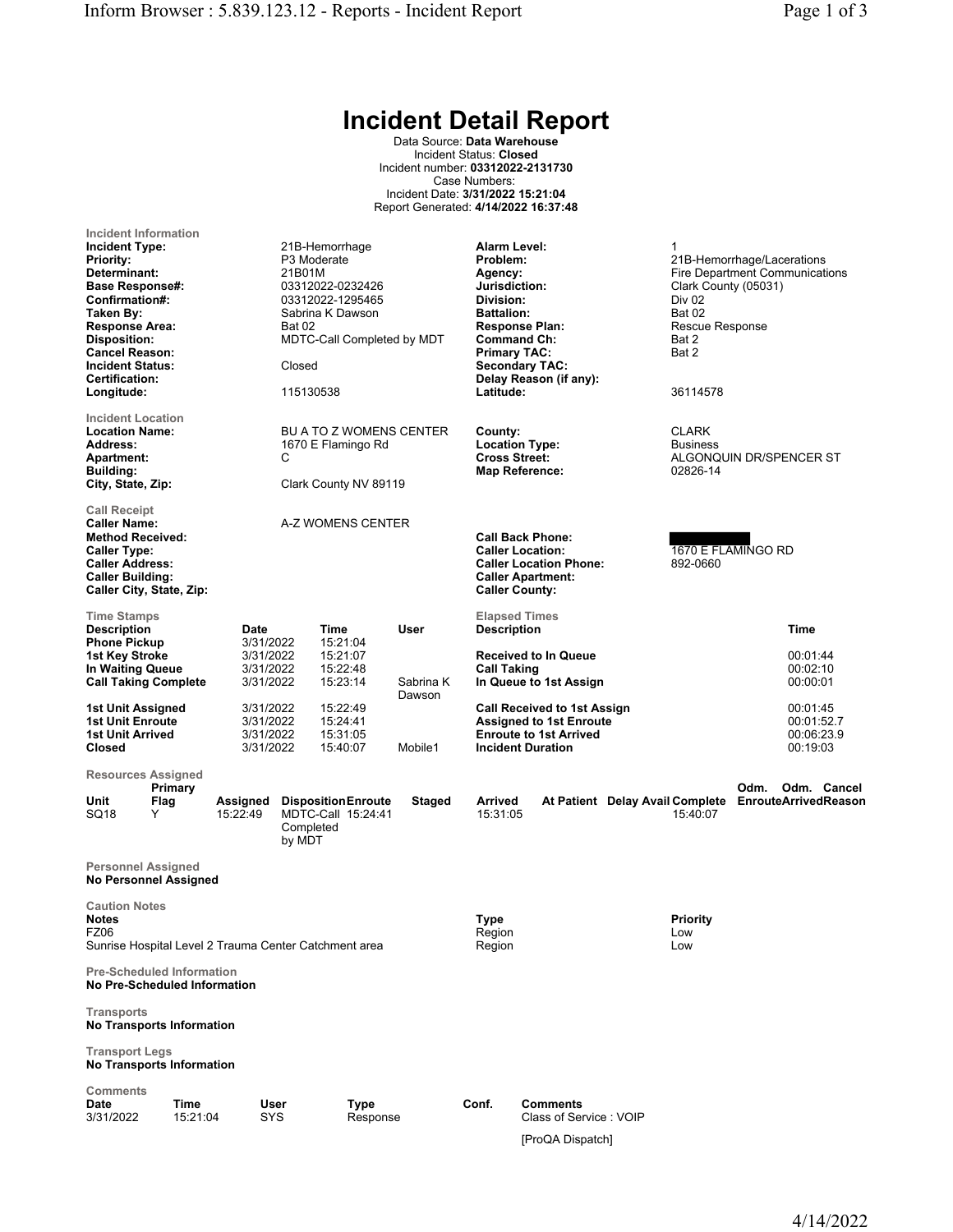| 3/31/2022              | 15:22:47             | <b>SKD</b>                                                     | Response             | Dispatch Level: 21B01<br>Suffix: M<br>Response Text: B<br>33-year-old, Female, Conscious, Breathing.<br>Chief Complaint: 21, CCText: Non-traumatic (medical) bleeding |
|------------------------|----------------------|----------------------------------------------------------------|----------------------|-----------------------------------------------------------------------------------------------------------------------------------------------------------------------|
| 3/31/2022              | 15:22:48             | C <sub>2</sub> C <sub>I</sub>                                  | Response             | Unable to find destination using geographic location. Manual<br>transmission may be required.                                                                         |
| 3/31/2022              | 15:22:48             | C <sub>2</sub> C <sub>I</sub>                                  | Response             | This incident 03312022-2131730 has been sent to<br>COMMAMBULANCE\EMS via the CAD2CAD Interface.                                                                       |
| 3/31/2022              | 15:22:53             | C <sub>2</sub> C <sub>I</sub>                                  | Response             | Acknowledgement Received from COMMAMBULANCE\EMS<br>22055896                                                                                                           |
| 3/31/2022              | 15:23:10             | <b>SKD</b>                                                     | Response             | 33 YOF C/B SERIOUS BLEED AFTER ABORTION<br>CALL SCREENED - NEGATIVE FOR COVID-19 RISK<br><b>FACTORS</b>                                                               |
| 3/31/2022              | 15:23:30             | C <sub>2</sub> C <sub>I</sub>                                  | Response             | Unit C312; Status: Dispatched at 03/31/2022 15:23:30; Location:<br>3022 E Tropicana Ave                                                                               |
| 3/31/2022<br>3/31/2022 | 15:23:53<br>15:30:06 | C <sub>2</sub> C <sub>I</sub><br>C <sub>2</sub> C <sub>I</sub> | Response<br>Response | Unit C312; Status: En Route at 03/31/2022 15:23:52<br>Unit C312; Status: On Scene at 03/31/2022 15:30:06                                                              |
| 3/31/2022              | 15:46:21             | C <sub>2</sub> C <sub>I</sub>                                  | Response             | Transport To changed from null to H6 - SUNRISE HOSP.                                                                                                                  |
| 3/31/2022              | 15:46:23             | C <sub>2</sub> C <sub>I</sub>                                  | Response             | Unit C312; Status: To Facility at 03/31/2022 15:46:22;<br>Transporting to H6 - SUNRISE HOSP.                                                                          |
| 3/31/2022              | 16:41:20             | C <sub>2</sub> C <sub>I</sub>                                  | Response             | Incident was closed/canceled by COMMAMBULANCE, Cancel<br>Reason: Disposition: Complete                                                                                |

## Address Changes No Address Changes

Priority Changes

No Priority Changes Alarm Level Changes

| Alarm Level Changes            |                              |                  |                                                                                       |                                                                         |                                                                                                                                                 |
|--------------------------------|------------------------------|------------------|---------------------------------------------------------------------------------------|-------------------------------------------------------------------------|-------------------------------------------------------------------------------------------------------------------------------------------------|
| Date<br>3/31/2022              | Time<br>15:22:49             | User<br>AD       | <b>Change to Alarm</b>                                                                |                                                                         |                                                                                                                                                 |
| Activity Log                   |                              |                  |                                                                                       |                                                                         |                                                                                                                                                 |
| Date<br>3/31/2022<br>3/31/2022 | Time<br>15:22:47<br>15:22:47 | Radio            | Activity<br><b>Incident Command Channel</b><br><b>Incident Primary TAC</b><br>Channel | Location                                                                | Log Entry<br>Command Channel Bat 2 has been added.<br>Primary TAC Channel Bat 2 has been<br>added.                                              |
| 3/31/2022                      | 15:22:48                     |                  | <b>Read Comment</b>                                                                   |                                                                         | Comment for Incident 794 was Marked as<br>Read.                                                                                                 |
| 3/31/2022                      | 15:22:48                     |                  | <b>ANI/ALI Statistics</b>                                                             |                                                                         | INT Insert: Mar 31 2022 15:21:02 / INT<br>SendNP:Mar 31 2022 15:21:02 / WS<br>RecvNP:Mar 31 2022 15:21:02 / WS<br>Process: Mar 31 2022 15:22:48 |
| 3/31/2022                      | 15:22:48                     |                  | Incident in Waiting Queue                                                             |                                                                         |                                                                                                                                                 |
| 3/31/2022                      | 15:22:48                     |                  | <b>Waiting Pending Incident</b><br><b>Time Warning</b>                                |                                                                         | Waiting Pending Incident Time Warning<br>timer expired                                                                                          |
| 3/31/2022                      | 15:22:48                     |                  | ProQA                                                                                 | 1670 E Flamingo Rd                                                      | ProQA determinant sent                                                                                                                          |
| 3/31/2022                      | 15:22:48                     |                  | Interface                                                                             |                                                                         | This incident 03312022-2131730 has been<br>sent to COMMAMBULANCE\EMS via the<br>CAD2CAD Interface.                                              |
| 3/31/2022<br>3/31/2022         | 15:22:48<br>15:22:48         |                  | Incident Timer Clear<br>Interface                                                     |                                                                         | Incident Timer Cleared<br>This incident 03312022-2131730 has been<br>sent to COMMAMBULANCE\EMS via the<br>CAD2CAD Interface.                    |
| 3/31/2022                      | 15:22:49                     |                  | Automatic Dispatch                                                                    |                                                                         | Automatic Dispatch Successful for                                                                                                               |
| 3/31/2022                      | 15:22:49                     | <b>SQ18</b>      | 01 - Dispatched                                                                       | 1670 E Flamingo Rd [BU A<br>TO Z WOMENS CENTER]                         | DYNAMIC-Rescue Response - Alarm level 1<br>Response Number (03312022-0232426)                                                                   |
| 3/31/2022                      | 15:22:52                     |                  |                                                                                       |                                                                         | Incident ACK received from Remote CAD<br>22055896                                                                                               |
| 3/31/2022                      | 15:22:53                     |                  | <b>Remove Waiting Pending</b><br>Incident Warning                                     |                                                                         | Removing Waiting Pending Incident Time<br>Warning timer expired                                                                                 |
| 3/31/2022                      | 15:23:14                     |                  | <b>UserAction</b>                                                                     |                                                                         | User clicked Exit/Save                                                                                                                          |
| 3/31/2022                      | 15:24:41                     | SQ <sub>18</sub> | 02 - Responding                                                                       | <b>IBU A TO Z WOMENS</b><br><b>CENTERI</b>                              | 1670 E Flamingo Rd, APT C Responding From = Station 18A.                                                                                        |
| 3/31/2022                      | 15:31:05                     | SQ18             | 04 - At Scene                                                                         | 1670 E Flamingo Rd, APT C<br><b>IBU A TO Z WOMENS</b><br><b>CENTERI</b> |                                                                                                                                                 |
| 3/31/2022                      | 15:39:01                     | SQ18             | Response Closed                                                                       | BU A TO Z WOMENS<br><b>CENTER</b>                                       | Response Disposition: MDTC-Call<br>Completed by MDT                                                                                             |
| 3/31/2022                      | 15:40:07                     | SQ18             | 11 - Available                                                                        | <b>IBU A TO Z WOMENS</b><br>CENTER]                                     | 1670 E Flamingo Rd, APT C Unit Cleared From Incident 03312022-<br>2131730                                                                       |
| 3/31/2022                      | 15:40:07                     | SQ <sub>18</sub> | Disposition                                                                           | <b>BU A TO Z WOMENS</b><br><b>CENTER</b>                                | MDTC-Call Completed by MDT                                                                                                                      |